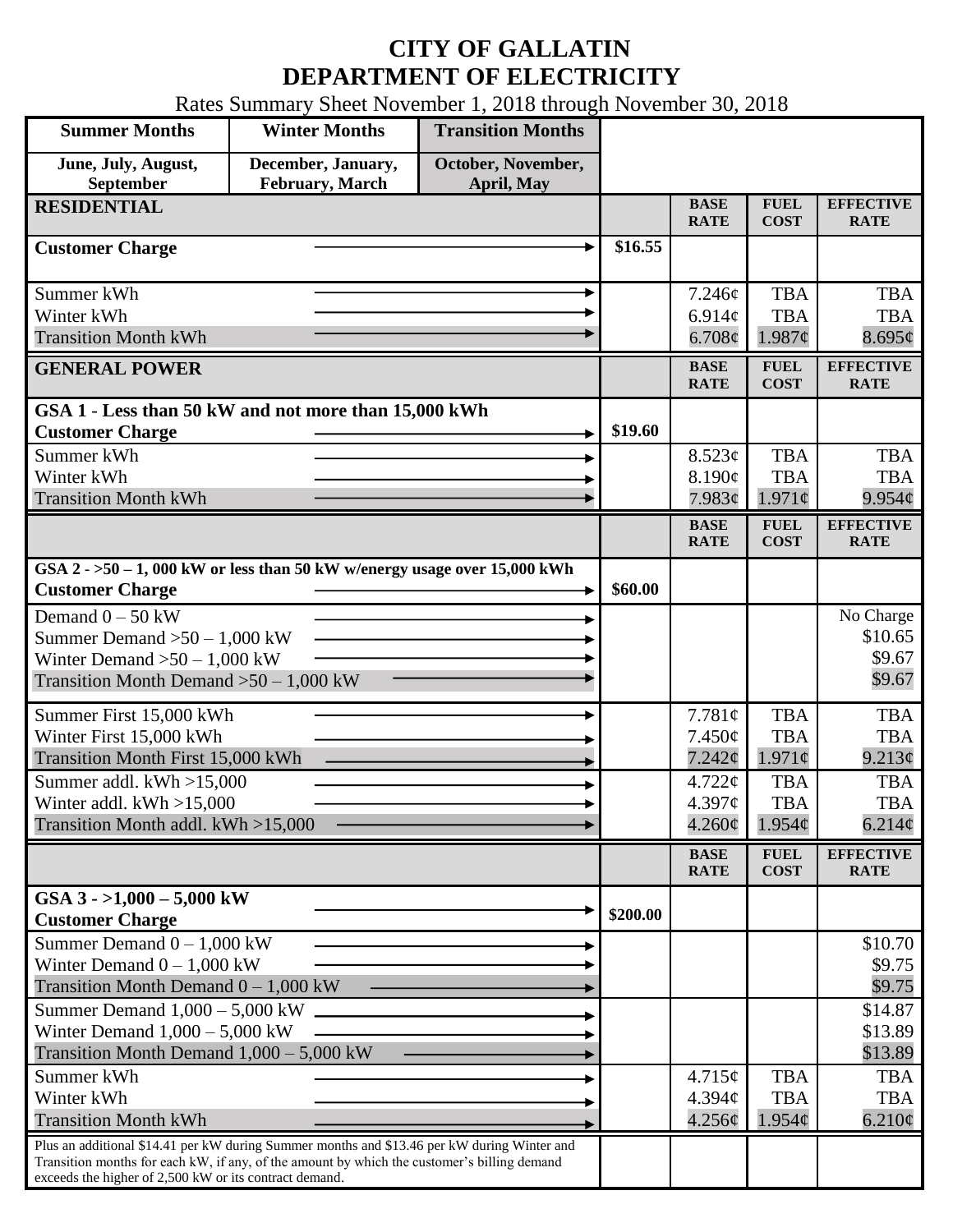|  |  |  |  |  |  |  |  | Page 2 - Rates Summary Sheet November 1, 2018 through November 30, 2018 |  |  |  |
|--|--|--|--|--|--|--|--|-------------------------------------------------------------------------|--|--|--|
|--|--|--|--|--|--|--|--|-------------------------------------------------------------------------|--|--|--|

| <b>Summer Months</b>                                                        | <b>Winter Months</b>                             | <b>Transition Months</b>         |         |                            |                            |                                 |
|-----------------------------------------------------------------------------|--------------------------------------------------|----------------------------------|---------|----------------------------|----------------------------|---------------------------------|
| June, July, August,<br>September                                            | December, January,<br>February, March            | October, November,<br>April, May |         |                            |                            |                                 |
| <b>GENERAL POWER CONTINUE</b>                                               |                                                  |                                  |         | <b>BASE</b><br><b>RATE</b> | <b>FUEL</b><br><b>COST</b> | <b>EFFECTIVE</b><br><b>RATE</b> |
| GSB Demands from $5,001 - 15,000$ kW<br><b>Customer Charge</b>              |                                                  |                                  | \$1,500 |                            |                            |                                 |
| Onpeak Summer Demand 5,000 - 15,000 kW                                      |                                                  |                                  |         |                            |                            | \$10.87                         |
| Onpeak Winter Demand 5,000 - 15,000 kW                                      |                                                  |                                  |         |                            |                            | \$9.90                          |
|                                                                             | Onpeak Transition Month Demand 5,000 - 15,000 kW |                                  |         |                            |                            | \$9.90                          |
| <b>Offpeak Excess of Contract Demand</b>                                    |                                                  |                                  |         |                            |                            |                                 |
| Summer                                                                      |                                                  |                                  |         |                            |                            | \$10.87                         |
| Winter                                                                      |                                                  |                                  |         |                            |                            | \$9.90                          |
| Transition                                                                  |                                                  |                                  |         |                            |                            | \$9.90                          |
| Max Demand                                                                  |                                                  |                                  |         |                            |                            | \$5.21                          |
| <b>Onpeak Summer kWh</b>                                                    |                                                  |                                  |         | 6.513¢                     | <b>TBA</b>                 | <b>TBA</b>                      |
| Onpeak Winter kWh                                                           |                                                  |                                  |         | 5.378¢                     | <b>TBA</b>                 | <b>TBA</b>                      |
| <b>Onpeak Transition Month kWh</b>                                          |                                                  |                                  |         | $3.990\text{¢}$            | $2.001\phi$                | 5.991¢                          |
| Offpeak Summer kWh First 200 HUD                                            |                                                  |                                  |         | 4.022 <sub>c</sub>         | <b>TBA</b>                 | <b>TBA</b>                      |
| Offpeak Summer kWh Next 200 HUD                                             |                                                  |                                  |         | 0.564¢                     | <b>TBA</b>                 | <b>TBA</b>                      |
| <b>Additional HUD</b>                                                       |                                                  |                                  |         | $0.223\phi$                | <b>TBA</b>                 | <b>TBA</b>                      |
| Offpeak Winter kWh First 200 HUD                                            |                                                  |                                  |         | 4.244c                     | <b>TBA</b>                 | <b>TBA</b>                      |
| Offpeak Winter kWh Next 200 HUD                                             |                                                  |                                  |         | 0.564¢                     | <b>TBA</b>                 | <b>TBA</b>                      |
| <b>Additional HUD</b><br>Offpeak Transition kWh First 200 HUD               |                                                  |                                  |         | 0.223¢<br>$3.990\text{¢}$  | <b>TBA</b><br>$2.001\phi$  | <b>TBA</b><br>5.991 $\phi$      |
| Offpeak Transition kWh Next 200 HUD                                         |                                                  |                                  |         | 0.564¢                     | $2.001\phi$                | $2.565\phi$                     |
| <b>Additional HUD</b>                                                       |                                                  |                                  |         | 0.223c                     | $2.001\phi$                | 2.224 <sub>c</sub>              |
|                                                                             |                                                  |                                  |         | <b>BASE</b>                | <b>FUEL</b>                | <b>EFFECTIVE</b>                |
|                                                                             |                                                  |                                  |         | <b>RATE</b>                | <b>COST</b>                | <b>RATE</b>                     |
| MSB Demands greater than 5,000 kW                                           |                                                  |                                  |         |                            |                            |                                 |
| <b>Customer Charge</b>                                                      |                                                  |                                  | \$1,500 |                            |                            |                                 |
| Onpeak Summer Demand > 5,000                                                |                                                  |                                  |         |                            |                            | \$10.24                         |
| Onpeak Winter Demand > 5,000                                                |                                                  |                                  |         |                            |                            | \$9.27<br>\$9.27                |
| Onpeak Transition Month Demand > 5,000                                      |                                                  |                                  |         |                            |                            |                                 |
| Max Demand                                                                  |                                                  |                                  |         |                            |                            | \$2.26                          |
| <b>Offpeak Excess of Contract Demand</b>                                    |                                                  |                                  |         |                            |                            |                                 |
| Summer<br>Winter                                                            |                                                  |                                  |         |                            |                            | \$10.24<br>\$9.27               |
| Transition                                                                  |                                                  |                                  |         |                            |                            | \$9.27                          |
| <b>Onpeak Summer kWh</b>                                                    |                                                  |                                  |         | 5.779 $\phi$               | <b>TBA</b>                 | <b>TBA</b>                      |
| <b>Onpeak Winter kWh</b>                                                    |                                                  |                                  |         | 4.639¢                     | <b>TBA</b>                 | <b>TBA</b>                      |
| <b>Onpeak Transition Month kWh</b>                                          |                                                  |                                  |         | 3.589¢                     | $1.964\phi$                | 5.553 $\phi$                    |
| Offpeak Summer kWh First 200 HUD                                            |                                                  |                                  |         | 3.279¢                     | <b>TBA</b>                 | <b>TBA</b>                      |
| Offpeak Summer kWh Next 200 HUD                                             |                                                  |                                  |         | $0.310\phi$                | <b>TBA</b>                 | <b>TBA</b>                      |
| <b>Additional HUD</b>                                                       |                                                  |                                  |         | $0.055\phi$                | <b>TBA</b>                 | <b>TBA</b>                      |
| Offpeak Winter kWh First 200 HUD                                            |                                                  |                                  |         | 3.502¢                     | <b>TBA</b>                 | <b>TBA</b>                      |
| Offpeak Winter kWh Next 200 HUD                                             |                                                  |                                  |         | 0.310¢                     | <b>TBA</b>                 | <b>TBA</b>                      |
| <b>Additional HUD</b>                                                       |                                                  |                                  |         | $0.055\phi$                | <b>TBA</b><br>1.964¢       | <b>TBA</b>                      |
| Offpeak Transition kWh First 200 HUD<br>Offpeak Transition kWh Next 200 HUD |                                                  |                                  |         | 3.589¢<br>$0.310\phi$      | 1.964¢                     | 5.553¢<br>$2.274\phi$           |
| <b>Additional HUD</b>                                                       |                                                  |                                  |         | $0.055\phi$                | $1.964\phi$                | 2.019¢                          |